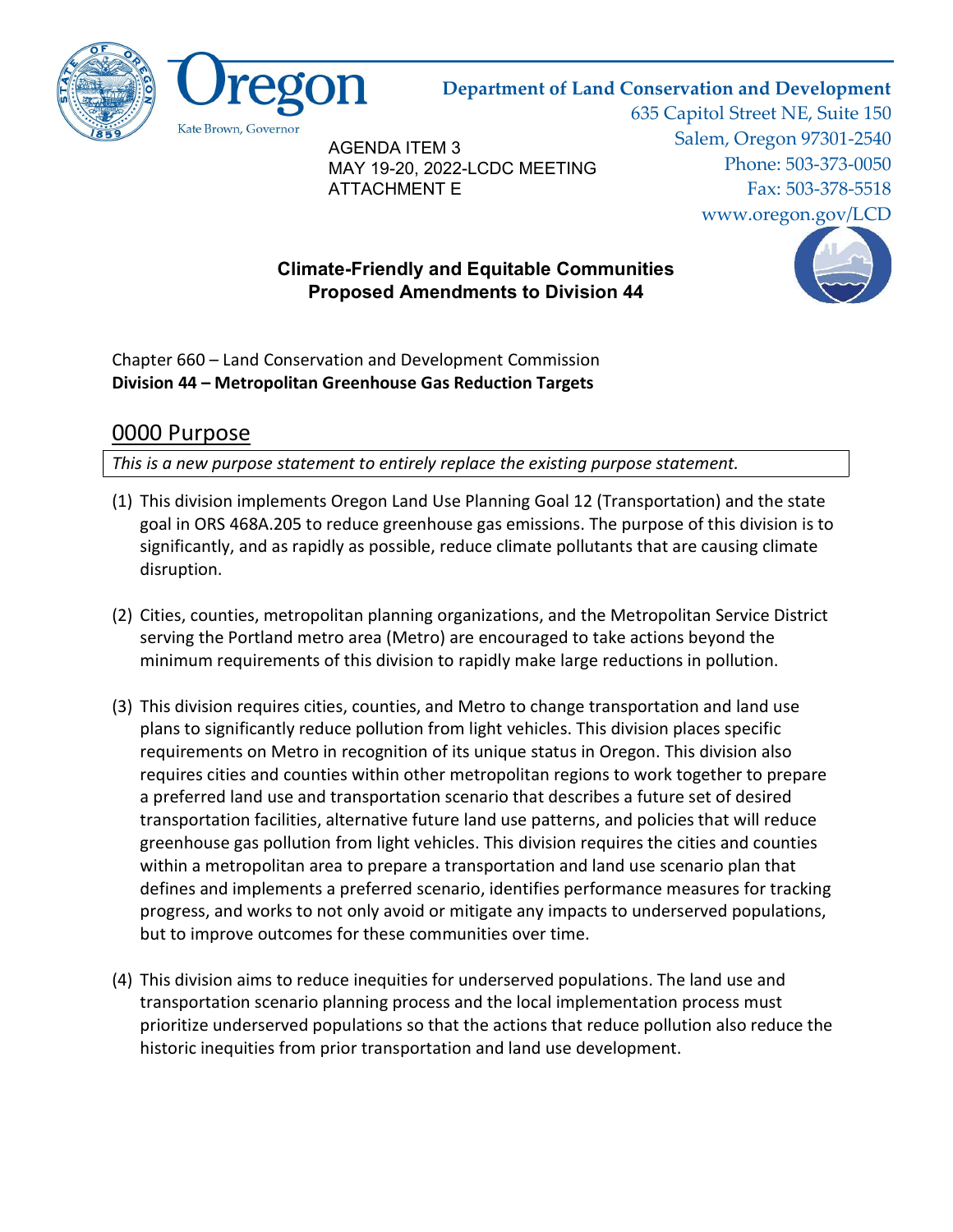### 0005 Definitions

Every division of rules has a list of definitions. We will keep the list of definitions in the existing division, with changes and additions, as necessary.

For the purposes of this division, the definitions in ORS 197.015 and the statewide planning goals apply. In addition, the following definitions shall apply:

(1) "Climate Friendly Area" has the meaning provided in OAR 660-012-0005(10).

(2) "Community-based conversations" means accessible and inclusive community meetings held for areas with above-average concentrations of underserved community members.

(3) "Design type" means the conceptual areas described in the Metro Growth Concept text and map in the Metro regional framework plan, including central city, regional centers, town centers, station communities, corridors, main streets, neighborhoods, industrial areas and employment areas.

(4) "Equitable outcomes" has the meaning provided in OAR 660-012-0005(14).

(5) "Framework plan" or "regional framework plan" means the plan adopted by Metro as defined by ORS 197.015(16).

(6) "Functional plan" or "regional functional plan" means an ordinance adopted by Metro to implement the regional framework plan through city and county comprehensive plans and land use regulations.

(7) "Greenhouse gas" has the meaning given in ORS 468A.210. Greenhouse gases are measured in terms of carbon dioxide equivalents, which means the quantity of a given greenhouse gas multiplied by a global warming potential factor consistent with a state-approved emissions reporting method.

(8) "Greenhouse gas emissions reduction target" or "target" means a reduction from 2005 emission levels of per capita greenhouse gas emissions from travel in light vehicles. Targets are the reductions beyond reductions in emissions that are likely to result from the use of improved vehicle technologies and fuels. Travel in light vehicles includes all travel by members of households or university group quarters living within a metropolitan area regardless of where the travel occurs, and local commercial vehicle travel that is a function of household labor or demand regardless of where the travel occurs. Examples include commuting to work, going to school, going shopping, traveling for recreation, delivery vehicles, service vehicles, travel to business meetings, and travel to jobsites.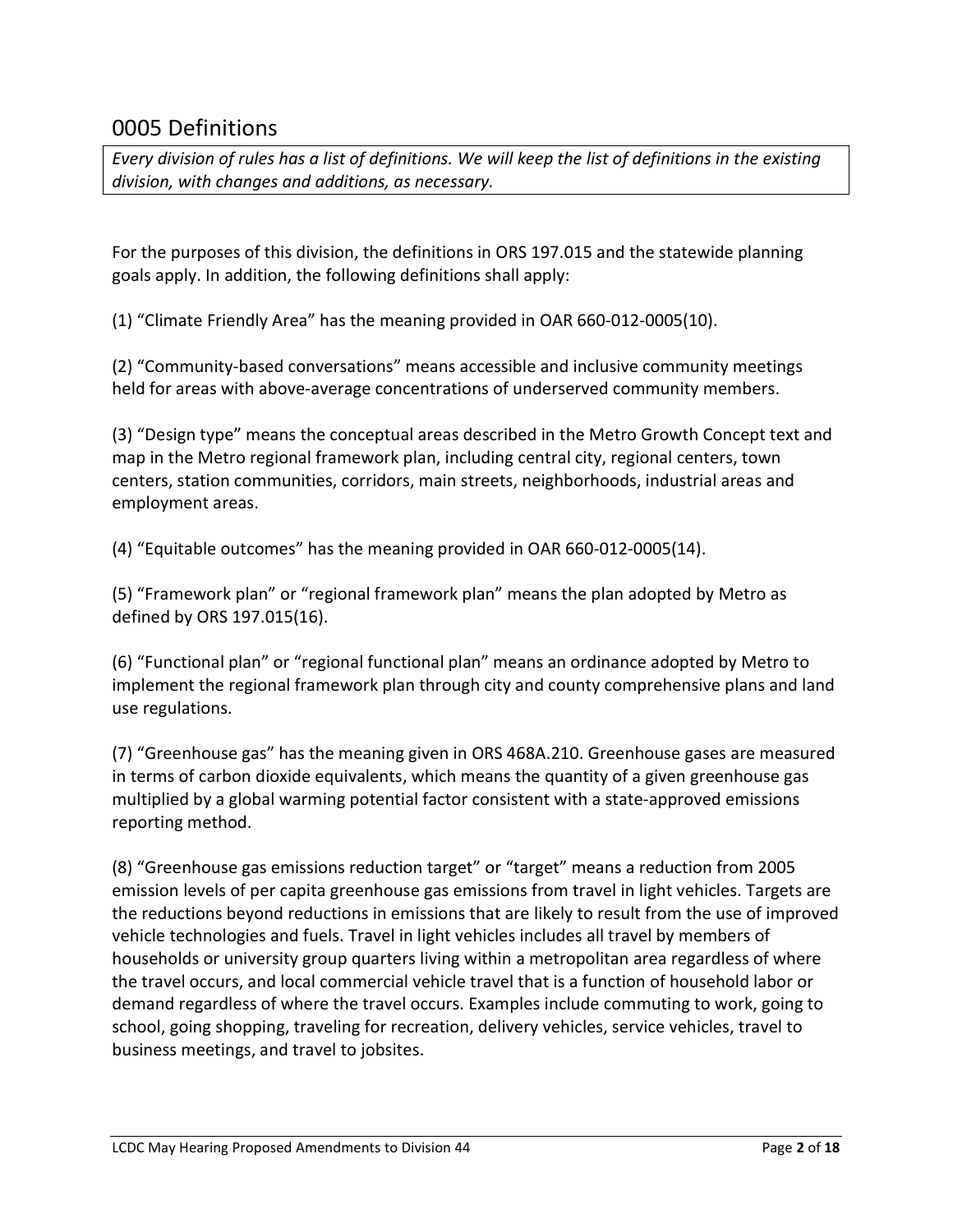(9) "Land use and transportation scenario planning" means the preparation and evaluation by local governments of two or more land use and transportation scenarios and the cooperative selection of a preferred land use and transportation scenario that accommodates planned population and employment growth while achieving a reduction in greenhouse gas emissions from light vehicle travel in the metropolitan area and an increase in equitable outcomes for underserved community members. Land use and transportation scenario planning may include preparation and evaluation of alternative scenarios that do not meet targets specified in this division.

(10) "Light vehicles" means motor vehicles with a gross vehicle weight rating of 10,000 pounds or less.

(11) "Metro" means the metropolitan service district organized for the Portland metropolitan area under ORS chapter 268.

(12) "Metropolitan planning area" or "metropolitan area" means lands within the planning area boundary of a metropolitan planning organization.

(13) "Metropolitan planning organization" means an organization located wholly within the State of Oregon and designated by the Governor to coordinate transportation planning in an urbanized area of the state pursuant to 49 USC § 5303(c). The Longview-Kelso-Rainier metropolitan planning organization and the Walla Walla Valley metropolitan planning organization are not metropolitan planning organizations for the purposes of this division.

(14) "Planning period" means the period of time over which the expected outcomes of a scenario plan are estimated, measured from a 2005 base year, to a future year that corresponds with greenhouse gas emission targets set forth in this division.

(15) "Preferred land use and transportation scenario" means a plan for a metropolitan area that achieves the targets for reducing greenhouse gas emissions set forth in OAR 660-044-0020 and 660-0440-0025 as provided in OAR 660-044-0040 and 660-044-0110.

(16) "Underserved Populations" has the meaning provided in OAR 660-012-0125(2).

(17) "Vehicle Miles Traveled" has the meaning provided in OAR 660-012-0005(59).

(18) "Statewide Transportation Strategy" means the statewide strategy adopted by the Oregon Transportation Commission as part of the state transportation policy to aid in achieving the greenhouse gas emissions reduction goals set forth in ORS 468A.205 as provided in Oregon Laws 2010, chapter 85, section 2.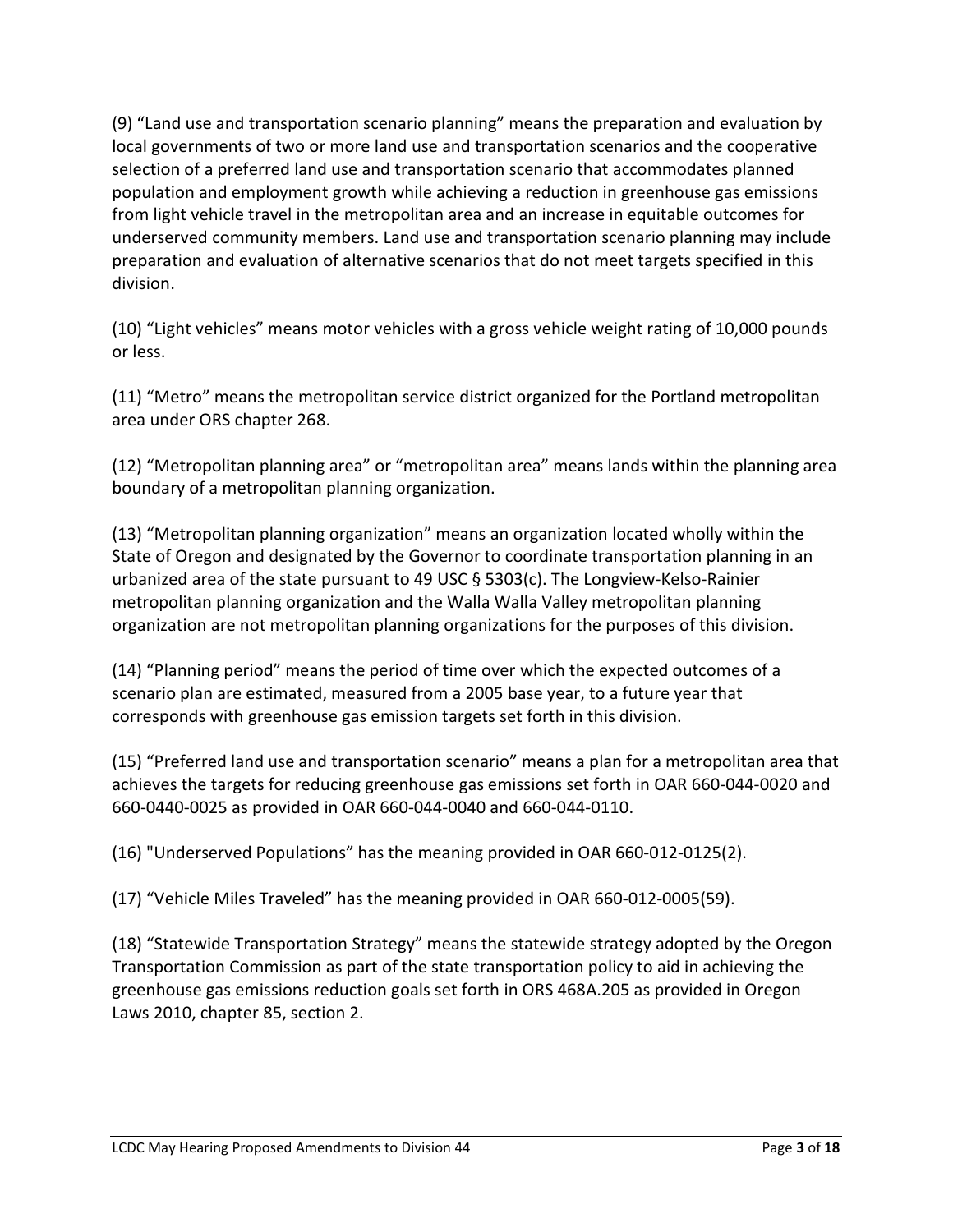### 0015 Applicability – Compliance Schedule

This is a new rule that expands the scenario planning requirements to cities and counties beyond the Portland metropolitan area. The rule provides compliance dates for the cities and counties in the Eugene-Springfield metropolitan area that conducted regional scenario planning in 2011- 2015 to adopt and implement that work. The preferred scenario which resulted from that work will be used as the foundation for meeting the new requirements in this section.

This rule also provides compliance dates in the Salem-Keizer metropolitan area that has not yet undertaken scenario planning as described in this division.

This section allows for other regions to voluntarily opt into the regional scenario planning program and provides a process for how the commission could require scenario planning in the Albany, Bend, Corvallis, Grants Pass, and Rogue Valley metropolitan areas in the future.

- (1) OAR 660-044-0000 through OAR 660-044-0020, OAR 660-044-030, and OAR 660-044-0040 through OAR 660-044-0060 of this division apply to Metro. OAR 660-044-0055 applies to the cities and counties within Metro.
- (2) OAR 660-044-0000 through 660-044-0015, OAR 660-044-0025 through 660-044-0030, and OAR 660-044-0100 through 660-044-0130 of this division apply to the cities and counties within the metropolitan planning area of the Central Lane Metropolitan Planning Organization as provided in subsections (a) and (b).
	- (a) These cities and counties must:
		- (A) Submit a work program containing all of the elements provided in OAR 660-044- 0100 to the department for review under section (4) by June 30, 2023;
		- (B) Prepare a land use and transportation scenario plan as provided in OAR 660-044- 0110 and submit it for review by the commission as provided in OAR 660-044-0120 by December 31, 2023 or another date in the approved work program;
		- (C) Adopt local amendments as provided in OAR 660-044-0130 by December 31, 2026, or other date in the approved work program.
	- (b) These cities and counties may use the preferred scenario submitted to the commission and legislature in 2015 as required by Oregon Laws 2010, chapter 865, as the basis for the land use and transportation scenario plan. If these cities and counties use the preferred scenario from 2015, then they:
		- (A) Are neither required to redo the prior work that produced the preferred scenario, nor comply with requirements of OAR 660-044-0110 specific to the preferred scenario.
		- (B) Are required to produce only the additional elements that build on the preferred scenario to prepare a complete transportation and land use scenario plan, as provided in OAR 660-044-0110(3) and 660-044-0110(9) through (10).
- (3) OAR 660-044-0000 through 660-044-0015, OAR 660-044-0025 through 660-044-0030, and OAR 660-044-0100 through 660-044-0130 of this division apply to the cities and counties within the metropolitan planning area of the Salem-Keizer Area Transportation Study. These cities and counties must: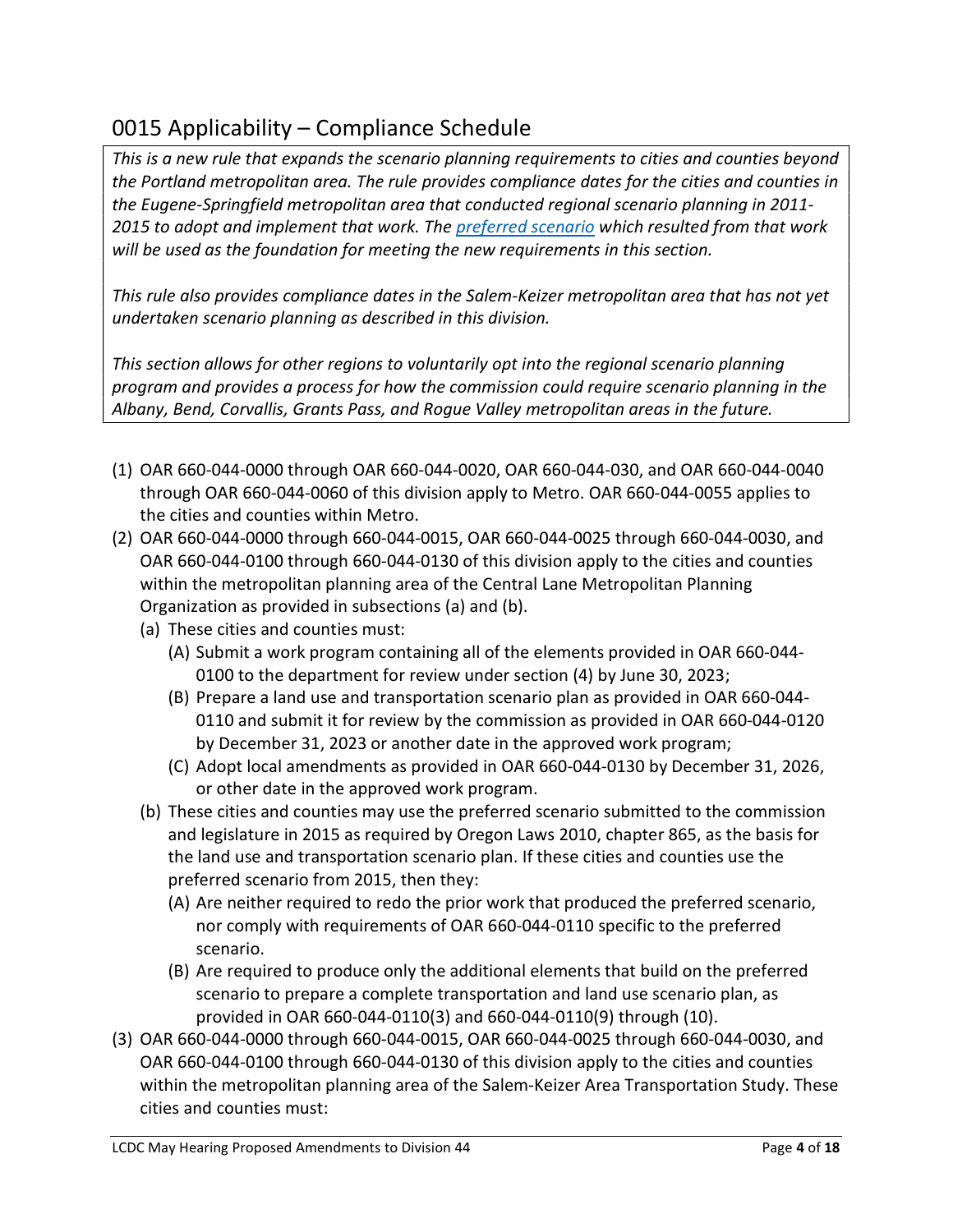- (a) Submit a work program containing all of the elements provided in OAR 660-044-0100 to the department by June 30, 2023;
- (b) Prepare a land use and transportation scenario plan as provided in OAR 660-044-0110 and submit it for review by the commission as provided in OAR 660-044-0120 by June 30, 2024, or another date in the approved work program; and
- (c) Adopt local amendments as provided in OAR 660-044-0130 by June 30, 2025, or another date in the approved work program.
- (4) Cities and counties may request, and the director or commission may approve, applying OAR 660-044-0000 through 660-044-0015, OAR 660-044-0025 through 660-044-0030, and OAR 660-044-0100 through 660-044-0130 of this division to the cities and counties within a metropolitan area and establishing compliance schedule under the following procedures.
	- (a) Cities and counties within a metropolitan area may jointly submit a proposed work program or resubmit a revised work program as provided in OAR 660-044-0100.
	- (b) The department shall consult with the Oregon Department of Transportation to review a proposed work program. The director may approve the work program or refer the work program to the commission with recommended revisions.
	- (c) If the director refers a proposed work program to the commission under subsection (b), the commission shall hold a hearing to review the proposed work program and the recommended revisions. The commission may approve the work program based on OAR 660-044-0100 or remand the work program with required revisions.
	- (5) The commission may issue an order applying OAR 660-044-0000 through 660-044-0015, OAR 660-044-0025 through 660-044-0030, and OAR 660-044-0100 through 660-044-0130 of this division to cities and counties within a metropolitan area and establishing a compliance schedule using the procedures below.
		- (a) The department will provide the cities and counties a draft order with compliance schedule prior to a commission hearing.
		- (b) The commission will hold a hearing and consider any revised or alternate order proposed by cities or counties, and any public testimony.
		- (c) When considering whether to issue an order, the commission shall consider the following factors using the best available data:
			- (A) Greenhouse gas emissions including actual measurements, model estimates, recent trends, and future projections under current adopted plans;
			- (B) Local transportation and land use actions that influence greenhouse gas emissions and more equitable outcomes, including adopted plans, recent actions by cities and counties, and development trends;
			- (C) Population growth including recent trends and future projections;
			- (D) Presence or absence of regional cooperation on greenhouse gas emissions reduction;
			- (E) Vehicles miles traveled per capita in the metropolitan area, including actual measurements, model estimates, recent trends, and future projections under current adopted plans; and
			- (F) State and local funding available for scenario planning.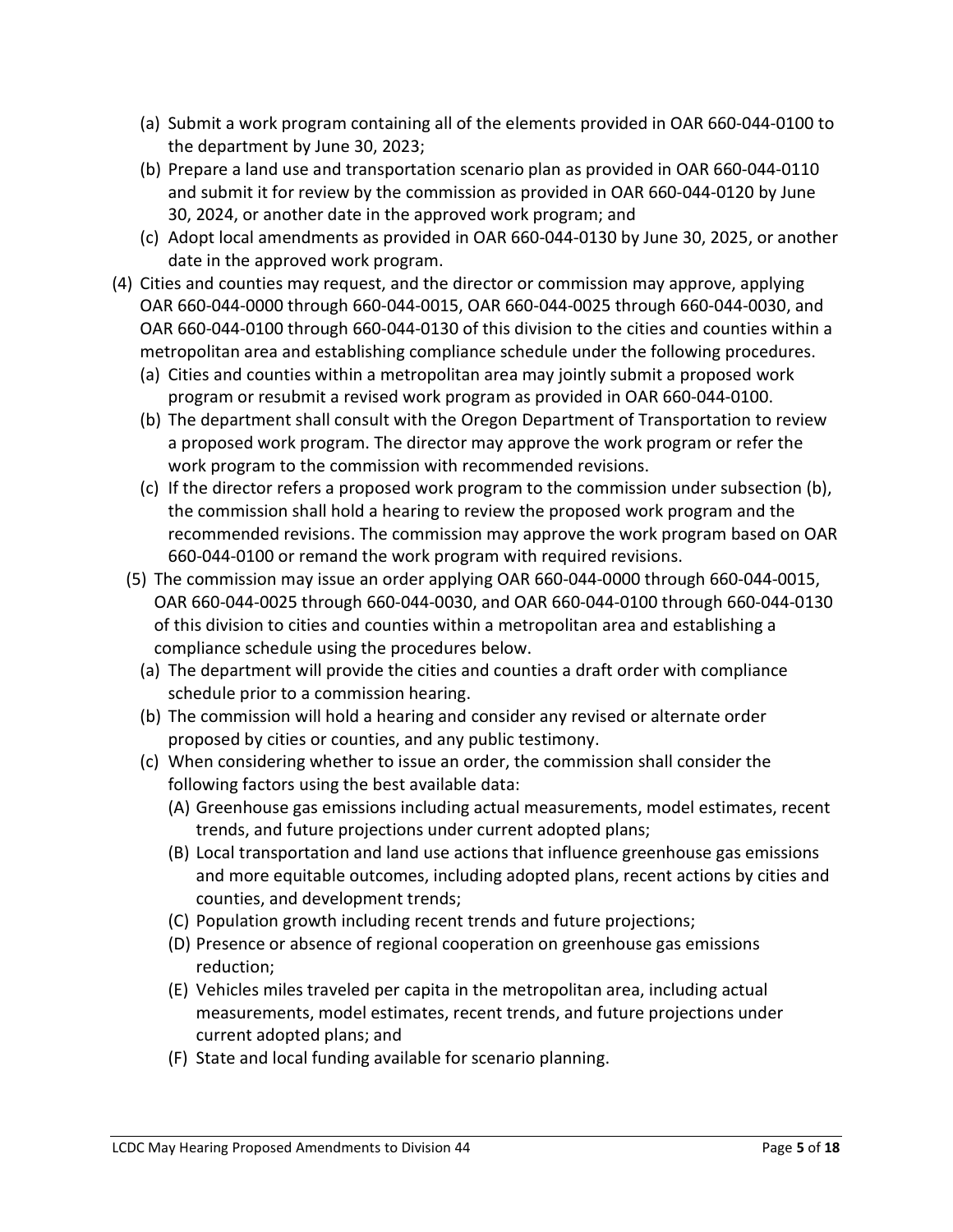## 0020 Greenhouse Gas Emissions Reduction Target for the Portland Metropolitan Area

This is an existing rule that provides the greenhouse gas reduction targets for the Portland metropolitan area. Minor amendment to an existing rule extending horizon year to incorporate any planning work that goes beyond 2050. Minor amendments were made extending horizon year to incorporate any planning work that goes beyond 2050.

(1) Metro shall use the greenhouse gas emissions reduction targets in this rule as it develops, reviews, and updates a land use and transportation scenario that accommodates planned population and employment growth while achieving a reduction in greenhouse gas emissions from light vehicle travel in the metropolitan area as required by OAR 660-044-0040 through 660-044-0060.

(2) This rule only applies to the Portland metropolitan area.

- (3) The greenhouse gas emissions reduction target is a 20 percent reduction in the year 2035.
- (4) Targets for the year 2040 and beyond are:
	- (a) By 2040, a 25 percent reduction.
	- (b) By 2041, a 26 percent reduction.
	- (c) By 2042, a 27 percent reduction.
	- (d) By 2043, a 28 percent reduction.
	- (e) By 2044, a 29 percent reduction.
	- (f) By 2045, a 30 percent reduction.
	- (g) By 2046, a 31 percent reduction.
	- (h) By 2047, a 32 percent reduction.
	- (i) By 2048, a 33 percent reduction.
	- (j) By 2049, a 34 percent reduction.
	- (k) By 2050 and beyond, a 35 percent reduction.

## 0025 Greenhouse Gas Emissions Reduction Targets for Other Metropolitan Areas

This is an existing rule with a change that makes the targets mandatory. Minor amendment extends horizon year to incorporate any planning work that goes beyond 2050.

(1) Purpose and effect of targets:

Local governments in metropolitan planning areas not covered by OAR 660-044-0020 shall use the targets set forth in section (2) of this rule as they conduct land use and transportation planning to reduce greenhouse gas emissions.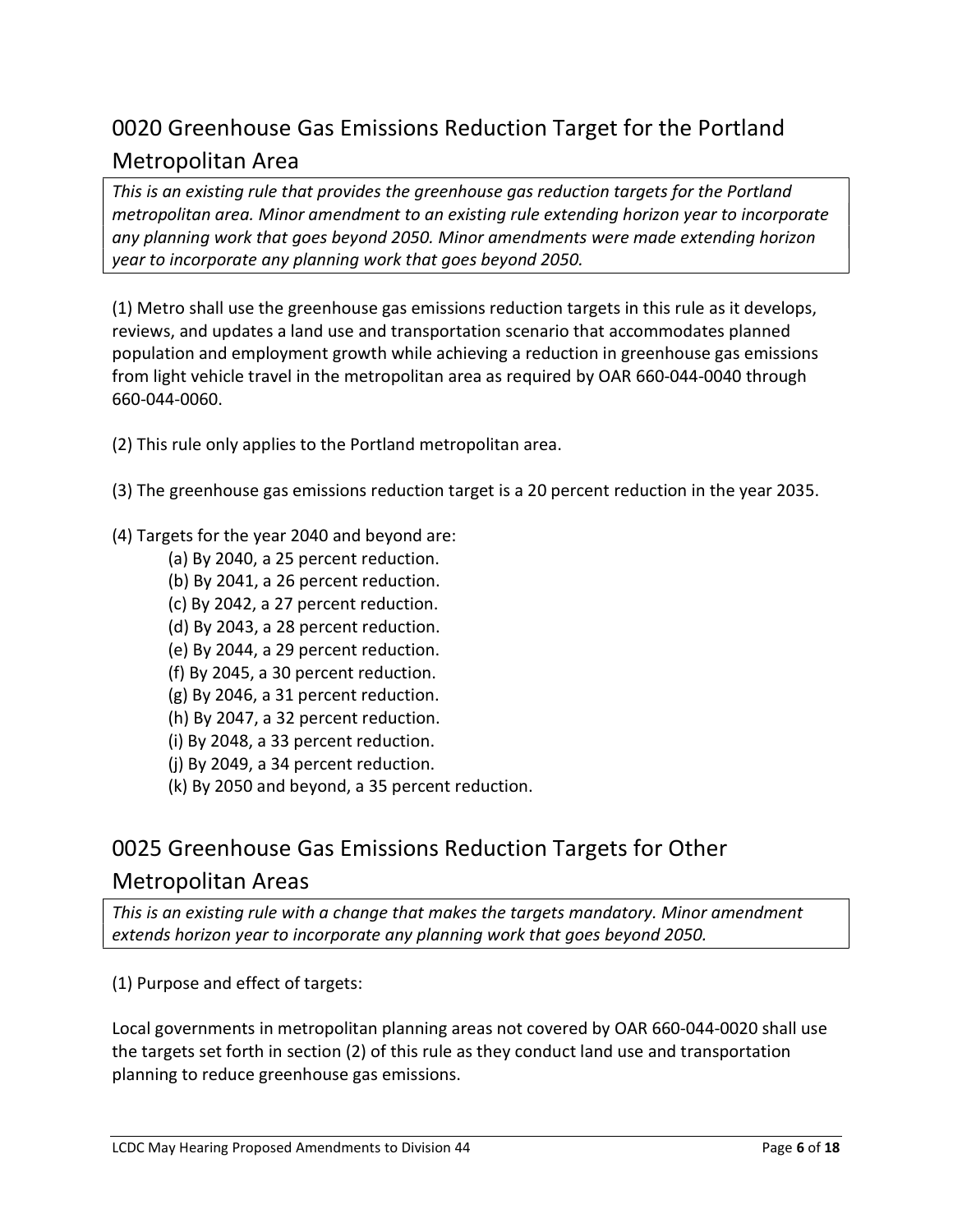- (2) Targets for the year 2040 and beyond are:
	- (a) By 2040 or earlier, a 20 percent reduction.
	- (b) By 2041, a 21 percent reduction.
	- (c) By 2042, a 22 percent reduction.
	- (d) By 2043, a 23 percent reduction.
	- (e) By 2044, a 24 percent reduction.
	- (f) By 2045, a 25 percent reduction.
	- (g) By 2046, a 26 percent reduction.
	- (h) By 2047, a 27 percent reduction.
	- (i) By 2048, a 28 percent reduction.
	- (j) By 2049, a 29 percent reduction.
	- (k) By 2050 and beyond, a 30 percent reduction.

## 0030 Methods for Estimating Greenhouse Gas Emissions and Emissions Reductions

This is an existing rule that provides the methods by which local governments apply the greenhouse gas targets to the scenario planning process.

A proposed amendment has been added that clarifies the use vehicle miles traveled to align with the planning requirements in the Transportation Planning Rules (Division 12) rule 660-012- 0160.

(1) Applicability: When local governments within a metropolitan area are conducting land use and transportation planning to demonstrate that their plans would meet the greenhouse gas emissions reductions targets established in this division, then they shall use the provisions and options in this rule to project future emissions.

(2) Vehicle Miles Traveled: The greenhouse gas emissions reduction targets as provided in OAR 660-044-0020 and 660-044-0025 are the ratio of future year to base year vehicle miles traveled per capita after controlling for the effects of state and federal policies and other conditions on vehicles, fuels, and pricing.

(3) Projected Emission Rates: Projections of greenhouse gas emissions must use emission rates based on the Statewide Transportation Strategy as adopted by the Oregon Transportation Commission that reflect the reductions likely to result by the use of improved vehicle technologies and fuels. Metropolitan area greenhouse gas target modeling efforts must rely on emission rates agreed to by the Oregon Department of Transportation and the department to ensure this compliance.

(4) Actions in the Statewide Transportation Strategy as adopted by the Oregon Transportation Commission: Projections of greenhouse gas emissions may assume state actions specified in subsection (a) and may use the flexibility for local and regional actions described in subsection (b).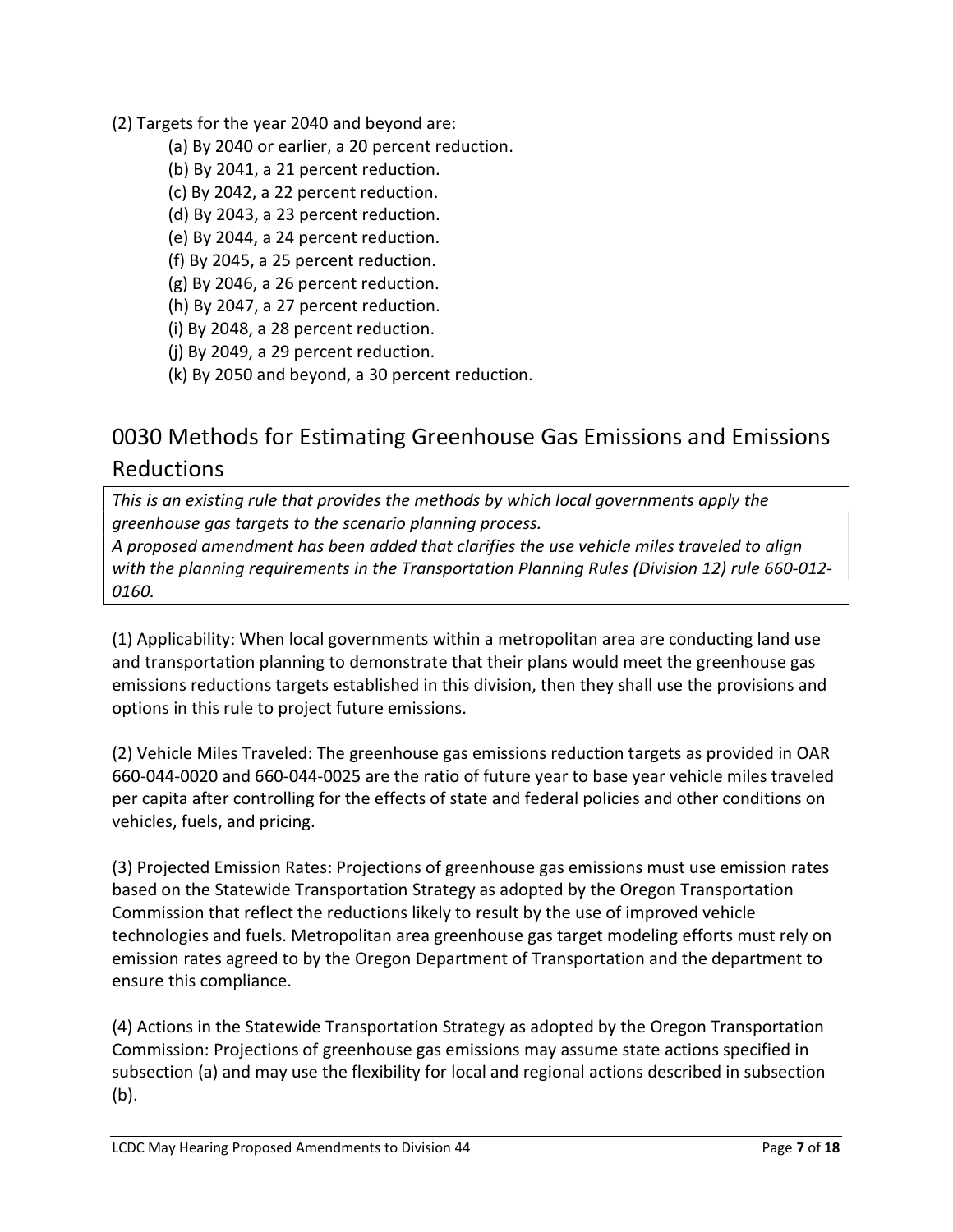(a) State Actions: Projections of greenhouse gas emissions may include reductions projected to result from state actions, programs, and associated interactions up to, but not exceeding, the levels identified in the Statewide Transportation Strategy.

(b) Local and Regional Actions: Projections of greenhouse gas emissions may include local or regional actions similar to actions in the Statewide Transportation Strategy if the local or regional governments have authority to adopt plans or policies that would implement the actions. Local governments may use projections of greenhouse gas emissions that are lower than the rates based on the Statewide Transportation Strategy if local or regional programs or actions can be demonstrated to result in changes to vehicle fleet, technologies, or fuels above and beyond the assumption in the Statewide Transportation Strategy, or agreed to by the Oregon Department of Transportation and the department. One example would be a program to add public charging stations that is estimated to result in use of hybrid or electric vehicles greater than the statewide assumption in the Statewide Transportation Strategy.

### 0035 Review and Evaluation of Greenhouse Gas Reduction Targets

This is an existing rule that provides for how the department review and evaluate the greenhouse gas targets in this division.

(1) The commission shall by June 1, 2021, and at four-year intervals thereafter, conduct a review of the greenhouse gas emissions reduction targets in OAR 660-044-0020 and 660-044- 0025.

(2) The review by the commission shall evaluate whether revisions to the targets established in this division are warranted considering the following factors:

(a) Results of land use and transportation scenario planning conducted within metropolitan planning areas to reduce greenhouse gas emissions from light vehicles; (b) New or revised federal and state laws or programs established to reduce greenhouse gas emissions from light vehicles;

(c) State plans or policies establishing or allocating greenhouse gas emissions reduction goals to specific sectors or subsectors;

(d) Policies and recommendations in the Statewide Transportation Strategy adopted by the Oregon Transportation Commission;

(e) Additional studies or analysis conducted by the Oregon Department of Transportation, the Department of Environmental Quality, the Oregon Department of Energy or other agencies regarding greenhouse gas emissions from light vehicle travel, including but not limited to changes to vehicle technologies, fuels and the vehicle fleet; (f) Changes in population growth rates, metropolitan planning area boundaries, land use or development patterns in metropolitan planning areas that affect light vehicle travel; (g) Efforts by local governments in metropolitan areas to reduce greenhouse gas emissions from all sources;

(h) Input from affected local and regional governments and metropolitan planning organizations;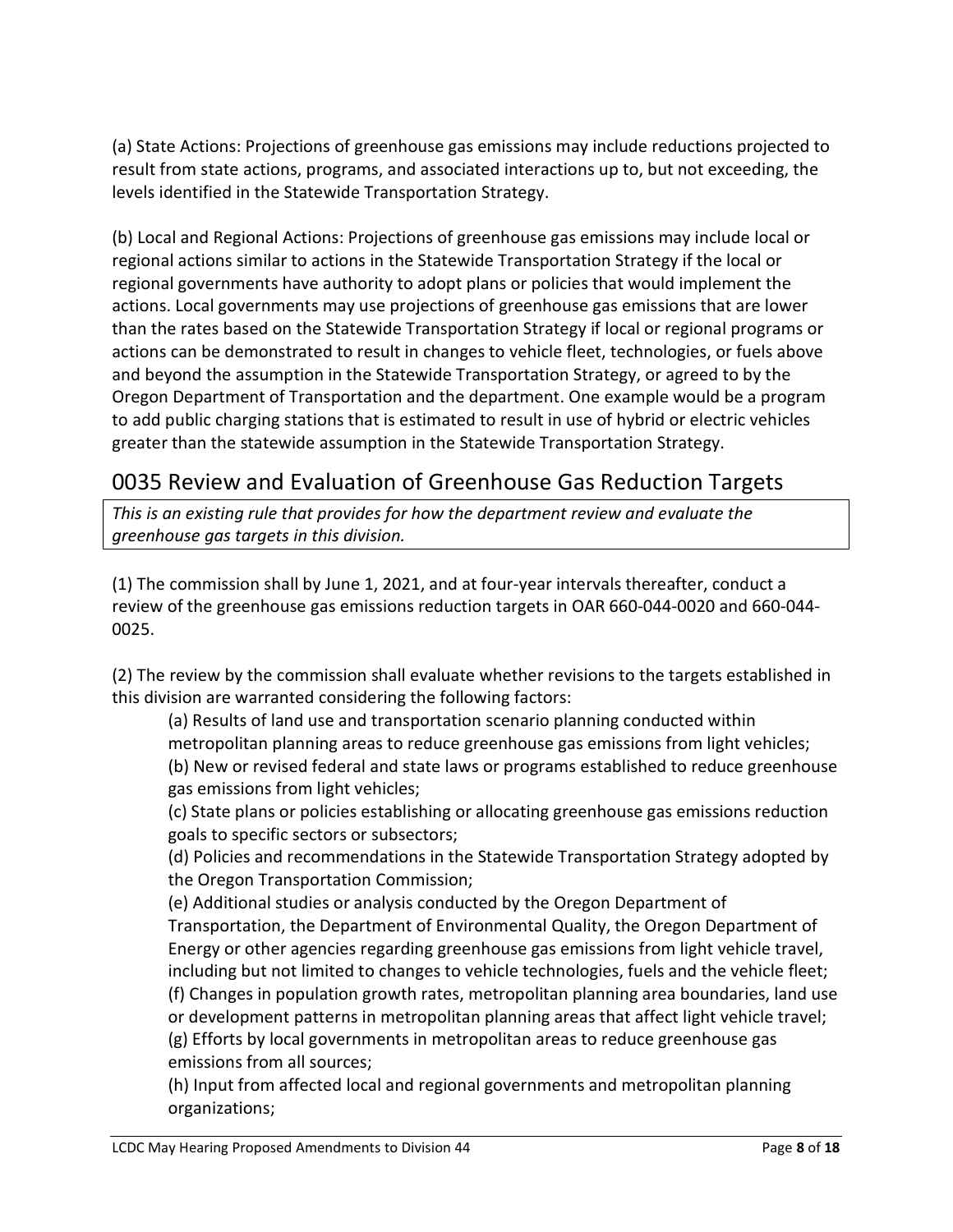- (i) Land use feasibility and economic studies regarding land use densities; and
- (j) State funding and support for scenario planning and public engagement.

(3) The department shall, in consultation and collaboration with affected local governments, metropolitan planning organizations and other state agencies, prepare a report addressing factors listed in section (2) of this rule to aid the commission in determining whether revisions to targets established in this division are warranted.

### 0040 Preferred Scenario in the Portland Metropolitan Area

This is an existing rule that provides guidance for Metro as they select a scenario. The Metro region has already selected and adopted a preferred scenario by way of their Climate Smart Communities program. This change is to support any future amendments needed to the plan.

(1) Within one year of adoption or amendment of a preferred scenario, Metro shall amend the regional framework plan and the regional growth concept to select and incorporate a preferred land use and transportation scenario that meets targets in OAR 660-044-0020 consistent with the requirements of this division.

(2) In preparing, selecting, or amending a preferred land use and transportation scenario Metro shall:

(a) Consult with affected local governments, representatives of underserved populations, the Port of Portland, TriMet, and the Oregon Department of Transportation;

(b) Consider adopted comprehensive plans and local aspirations for growth in developing and selecting a preferred land use and transportation scenario;

(c) Use assumptions about population, housing and employment growth consistent with the coordinated population and employment projections for the metropolitan area for the planning period;

(d) Use evaluation methods and analysis tools for estimating greenhouse gas emissions that are:

- (A) Consistent with the provisions of this division;
- (B) Reflect best available information and practices; and,

(C) Coordinated with the Oregon Department of Transportation.

(e) Make assumptions about state and federal policies and programs expected to be in effect over the planning period, including the Statewide Transportation Strategy, in coordination with the responsible state agencies;

(f) Evaluate a reference case scenario that reflects implementation of existing adopted comprehensive plans and transportation plans;

(g) Evaluate at least two alternative land use and transportation scenarios for meeting greenhouse gas reduction targets and identify types of amendments to comprehensive plans and land use regulations likely to be necessary to implement each alternative scenario;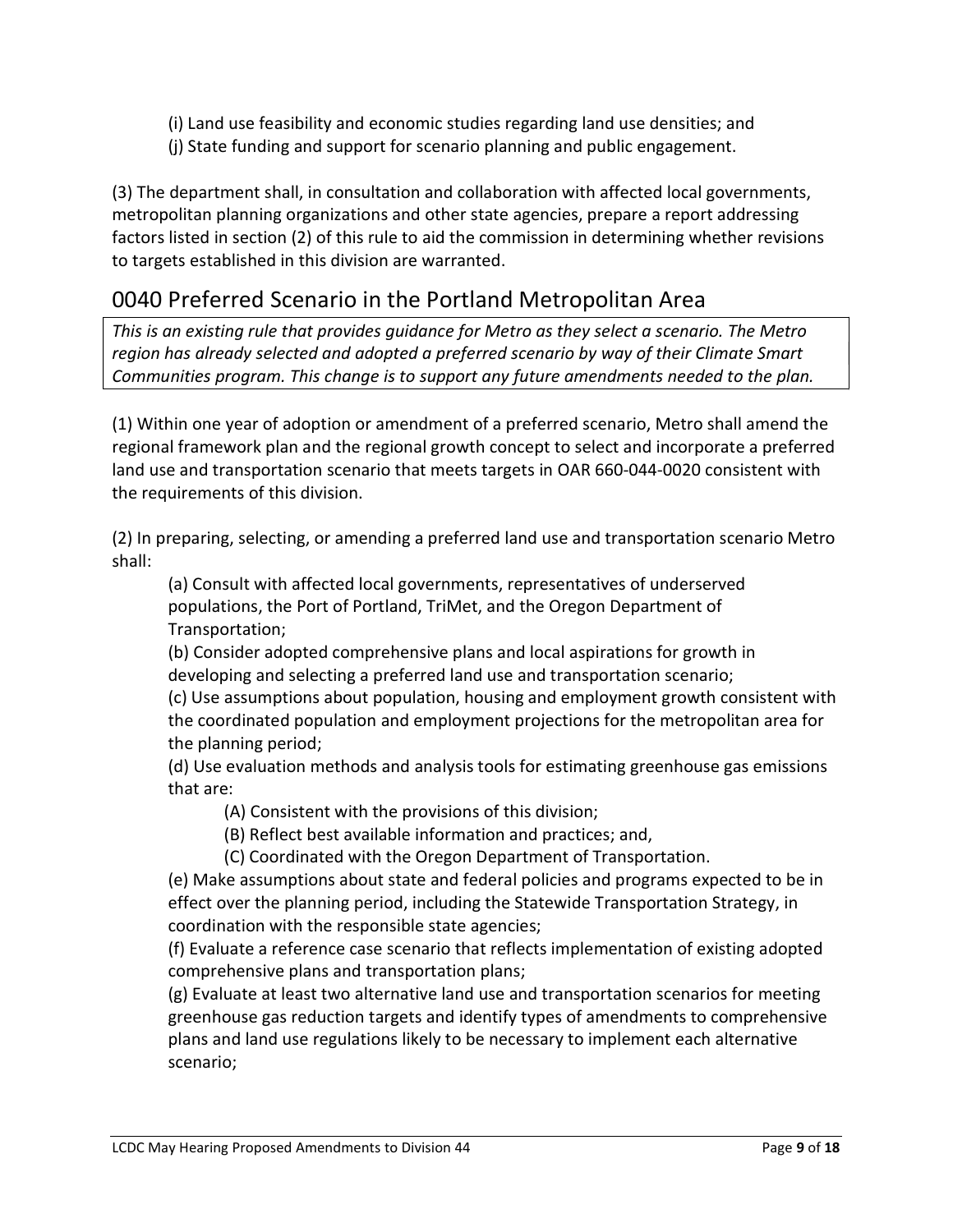(h) Develop and apply evaluation criteria that assess how alternative land use and transportation scenarios compare with the reference case in achieving important regional goals or outcomes;

(i) Evaluate if the preferred scenario relies on new investments or funding sources to achieve the target, the feasibility of the investments or funding sources including:

(A) A general estimate of the amount of additional funding needed;

(B) Identification of potential/likely funding mechanisms for key actions, including local or regional funding mechanisms;

(C) Coordination of estimates of potential state and federal funding sources with relevant state agencies (i.e. the Oregon Department of Transportation for transportation funding); and,

(D) Consider effects of alternative scenarios on development and travel patterns in the surrounding area *(i.e.* whether proposed policies will cause change in development or increased light vehicle travel between metropolitan area and surrounding communities compared to reference case).

(3) The preferred land use and transportation scenario shall include:

(a) A description of the land use and transportation growth concept providing for land use design types;

(b) A concept map showing the land use design types;

(c) Policies and strategies intended to achieve the target reductions in greenhouse gas emissions in OAR 660-044-0020;

(d) Planning assumptions upon which the preferred scenario relies including:

(A) Assumptions about state and federal policies and programs;

(B) Assumptions about vehicle technology, fleet or fuels, if those are different than those provided in OAR 660-044-0030;

(C) Assumptions or estimates of expected housing and employment growth by jurisdiction and land use design type; and

(D) Assumptions about proposed regional programs or actions other than those that set requirements for city and county comprehensive plans and land use regulations, such as investments and incentives;

(e) Performance measures and targets to monitor and guide implementation of the preferred scenario. Performance measures and targets shall be related to key elements, actions and expected outcomes from the preferred scenario; and

(f) Recommendations for state or federal policies or actions to support the preferred scenario.

(4) When amending a local Transportation Systems Plan, or comprehensive plan, local governments shall adopt findings demonstrating that implementation of the preferred land use and transportation scenario meets the requirements of this division and can reasonably be expected to achieve the greenhouse gas emission reductions as set forth in the target in OAR 660-044-0020. The findings shall demonstrate how:

(a) The expected pattern of land use development in combination with land use and transportation policies, programs, actions set forth in the preferred scenario will result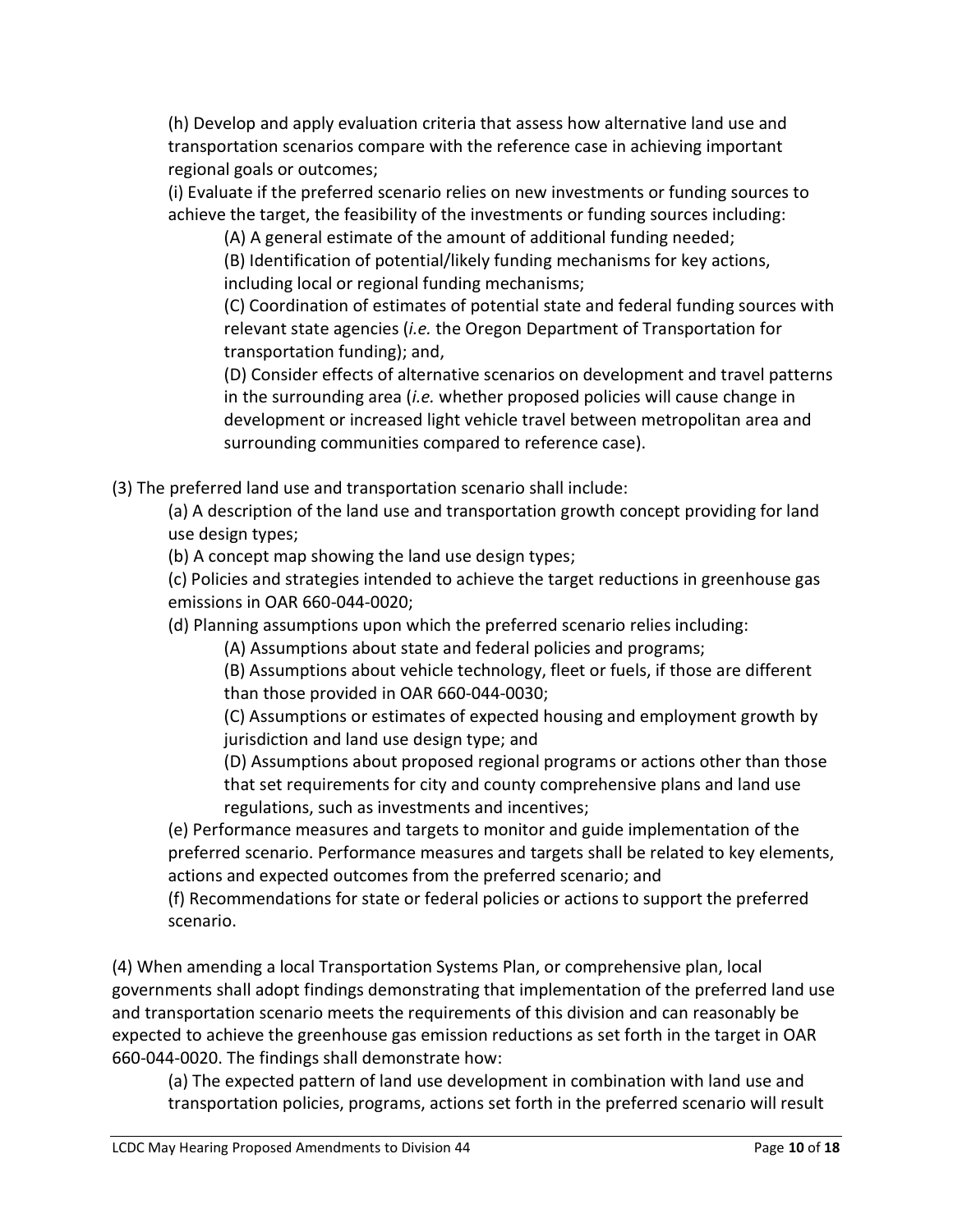in levels of greenhouse gas emissions from light vehicle travel that achieve the target in OAR 660-044-0020;

(b) The preferred scenario advances equitable outcomes for underserved communities; and

(c) The preferred scenario is or will be made consistent with other applicable statewide planning goals or rules.

(5) Guidance on evaluation criteria and performance measures.

(a) The purpose of evaluation criteria referred to in subsection (2)(h) is to encourage Metro to select a preferred scenario that achieves greenhouse gas emissions reductions in a way that maximizes attainment of other community goals and benefits. This rule does not require the use of specific evaluation criteria. The following are examples of categories of evaluation criteria that Metro might use:

(A) Public health;

(B) Air quality;

(C) Household spending on energy or transportation;

(D) Implementation costs;

(E) Economic development;

(F) Access to parks and open space; and,

(G) Equity, specifically promoting equitable outcomes for underserved community members.

(b) The purpose of performance measures and targets referred to in subsection (3)(e) is to enable Metro and area local governments to monitor and assess whether key elements or actions that make up the preferred scenario are being implemented, and whether the preferred scenario is achieving the expected outcomes. This rule does not establish or require use of particular performance measures or targets. The following are examples of types of performance measures that Metro might establish:

(A) Transit service revenue hours;

(B) Mode share;

(C) People per acre by 2040 Growth Concept design type;

(D) Percent of workforce participating in employee commute options programs; and

(E) Percent of households and jobs within one-quarter mile of transit.

### 0045 Regional Plans to Implement the Preferred Scenario in the Portland Metropolitan Area

This is an existing rule that provides guidance for how the preferred scenario is implemented in the Metro region. Metro has moved beyond the adoption phase and is in the implementation phase.

(1) Within one year of the commission's order approving Metro's amendments to the regional framework plan to select, incorporate, or amend a preferred land use and transportation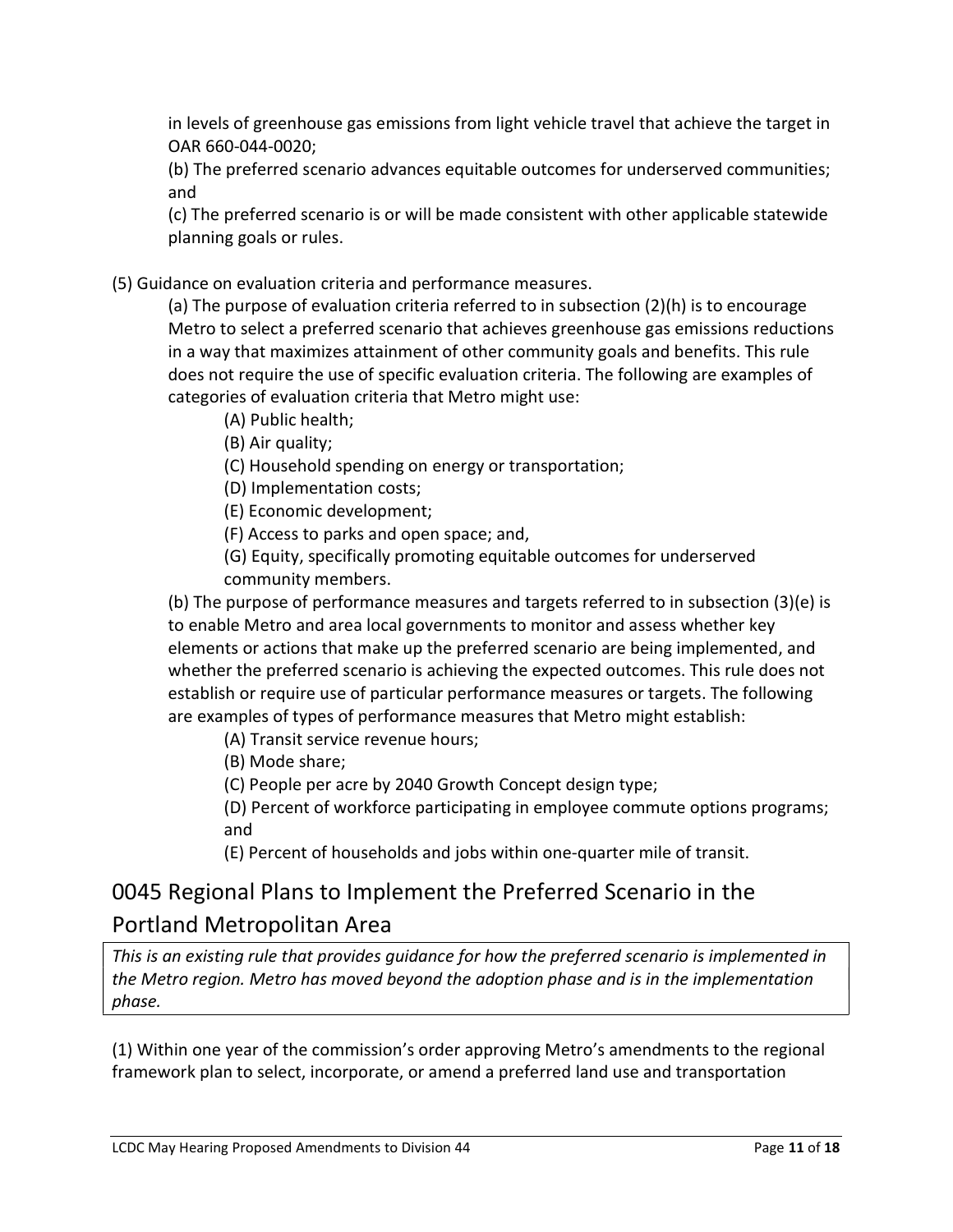scenario, Metro shall adopt regional functional plan amendments to implement the framework plan amendments.

(2) Functional plan amendments shall establish requirements, deadlines, and compliance procedures for amendments to local comprehensive plans, transportation system plans, and land use regulations as necessary to implement the framework plan amendments. The functional plan amendments shall require affected cities and counties to adopt implementing amendments to comprehensive plans and land use regulations within two years of acknowledgement of Metro's functional plan amendments or by a later date specified in the adopted functional plan.

(3) Functional plan amendments shall include requirements that local governments amend local comprehensive plans, transportation system plans, and land use regulations to:

(a) Use population, housing and employment allocations to specific areas and land use design types that are consistent with estimates in the framework plan including assumptions about densities, infill, and redevelopment;

(b) Apply comprehensive plan designations and zoning districts that are consistent with land use design type, allowing uses and densities that are consistent with land use design type and limiting uses that would be incompatible with the design type specified in the preferred scenario; and,

(c) Include other provisions needed to implement the amended framework plan.

(4) As part of its adoption of functional plan amendments under this rule, Metro shall adopt findings demonstrating that actions required by the functional plan amendments are consistent with and adequate to implement the relevant portions of the preferred land use and transportation scenario set forth in the adopted framework plan amendments. The findings shall demonstrate that assumptions or allocations of housing and employment growth to specific areas are consistent with the estimates or assumptions in the framework plan amendments. In the event Metro's allocations or assumptions vary from those upon which the framework plan amendments are based, Metro shall demonstrate that the revised assumptions or allocations, in combination with other measures adopted as part of the functional plan will meet the greenhouse gas emission reduction target in OAR 660-044-0020.

(5) Those portions of the preferred scenario in the framework plan that Metro chooses to implement by establishing requirements for city and county comprehensive plans and land use regulations shall be set forth in amendments to the functional plan. The amendments shall meet the following minimum planning standards:

(a) For adoption of amendments to the regional framework plan, the Metro Council shall follow the process set forth in the Metro Charter;

(b) For adoption of amendments to the functional plan, the Metro Council shall follow the process set forth in the Metro Charter for adoption of ordinances;

(c) The Metro Council shall strive for flexibility when establishing new requirements for cities and counties, and shall consider offering optional compliance paths to cities and counties, such as adoption of a model ordinance developed by Metro;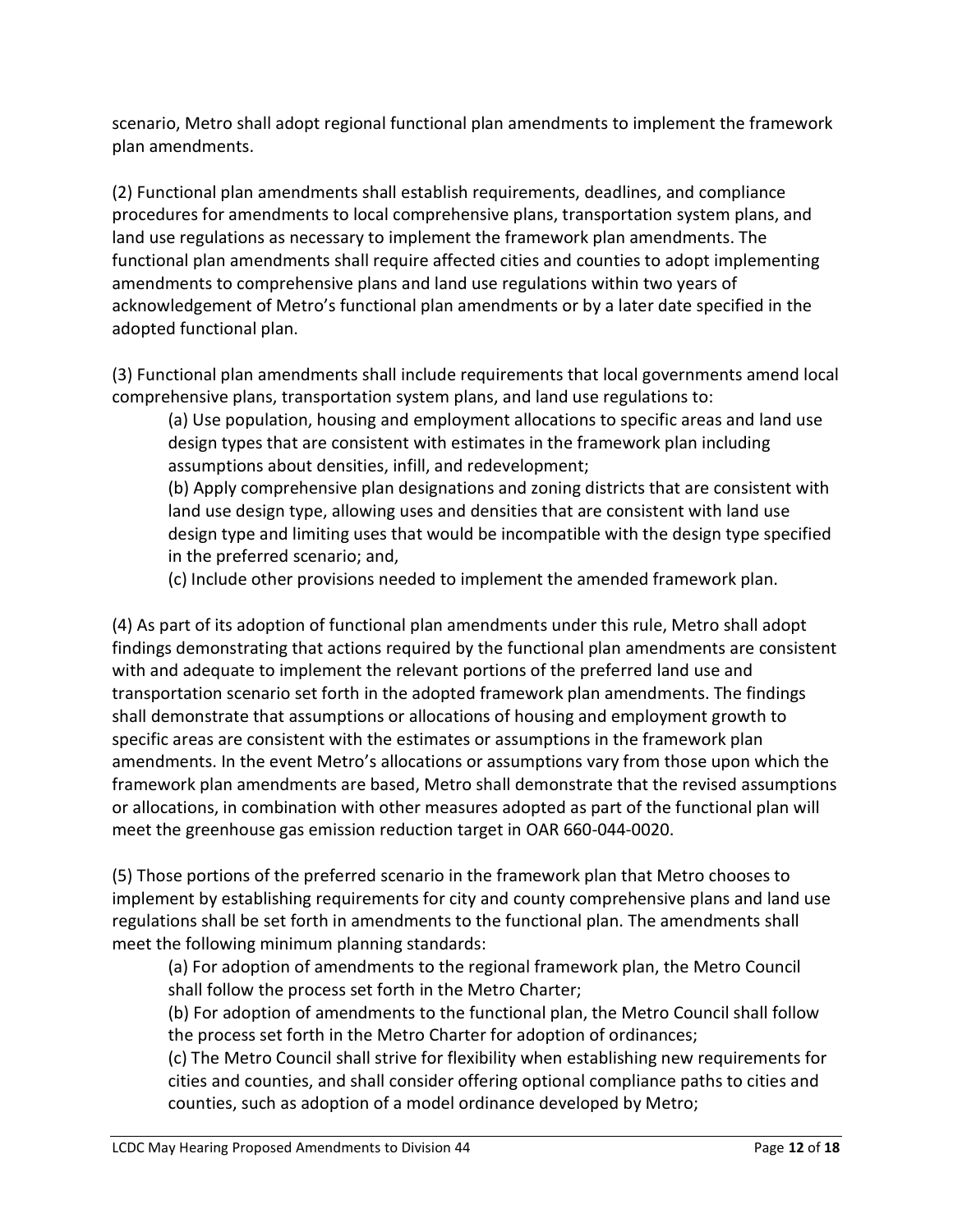(d) Metro shall make new requirements for cities and counties included in the functional plan amendments adopted under this rule enforceable by Metro pursuant to ORS 268.390(6).

(6) When it adopts an updated regional transportation system plan required by OAR chapter 660, division 12, Metro shall demonstrate that the updated plan is consistent with framework plan amendments adopting a preferred scenario as provided in OAR 660-044-0040(3).

# 0050 Commission Review of Regional Plans in the Portland Metropolitan Area

This is an existing rule that provides guidance for commission review of the implementation or the preferred scenario in regional plans. The amendments extends commission review to amendment of the regional plan.

(1) The commission shall review Metro's framework plan amendments adopting or amending a preferred land use and transportation scenario and amendments to functional plans to implement the framework plan amendments in the manner provided for periodic review under ORS 197.628 to 197.650.

(2) The commission's review of framework plan amendments adopting a preferred land use and transportation scenario shall determine whether the preferred scenario can reasonably be expected to achieve greenhouse gas emission reductions as set forth in the targets in OAR 660- 044-0020, other requirements of this division, and any applicable statewide planning goals.

(3) The commission's review of amendments to functional plans shall determine whether the adopted functional plans are consistent with and adequate to carry out relevant portions of the framework plan amendments.

(4) The commission may conduct review of Metro's framework plan amendments adopting a preferred scenario in conjunction with review of an urban growth boundary amendment or an update to the regional transportation system plan.

## 0055 Adoption of Local Plans to Implement the Preferred Scenario in the Portland Metropolitan Area

This is an existing rule that specifies a process for local governments in Metro to implement the preferred scenario.

(1) Local governments shall amend comprehensive plans, land use regulations, and transportation system plans to be consistent with and implement relevant portions of the preferred land use and transportation scenario as set forth in Metro's functional plans or amendments. "Consistent" for the purpose of this section means city and county comprehensive plans and implementing ordinances, on the whole, conforms with the purposes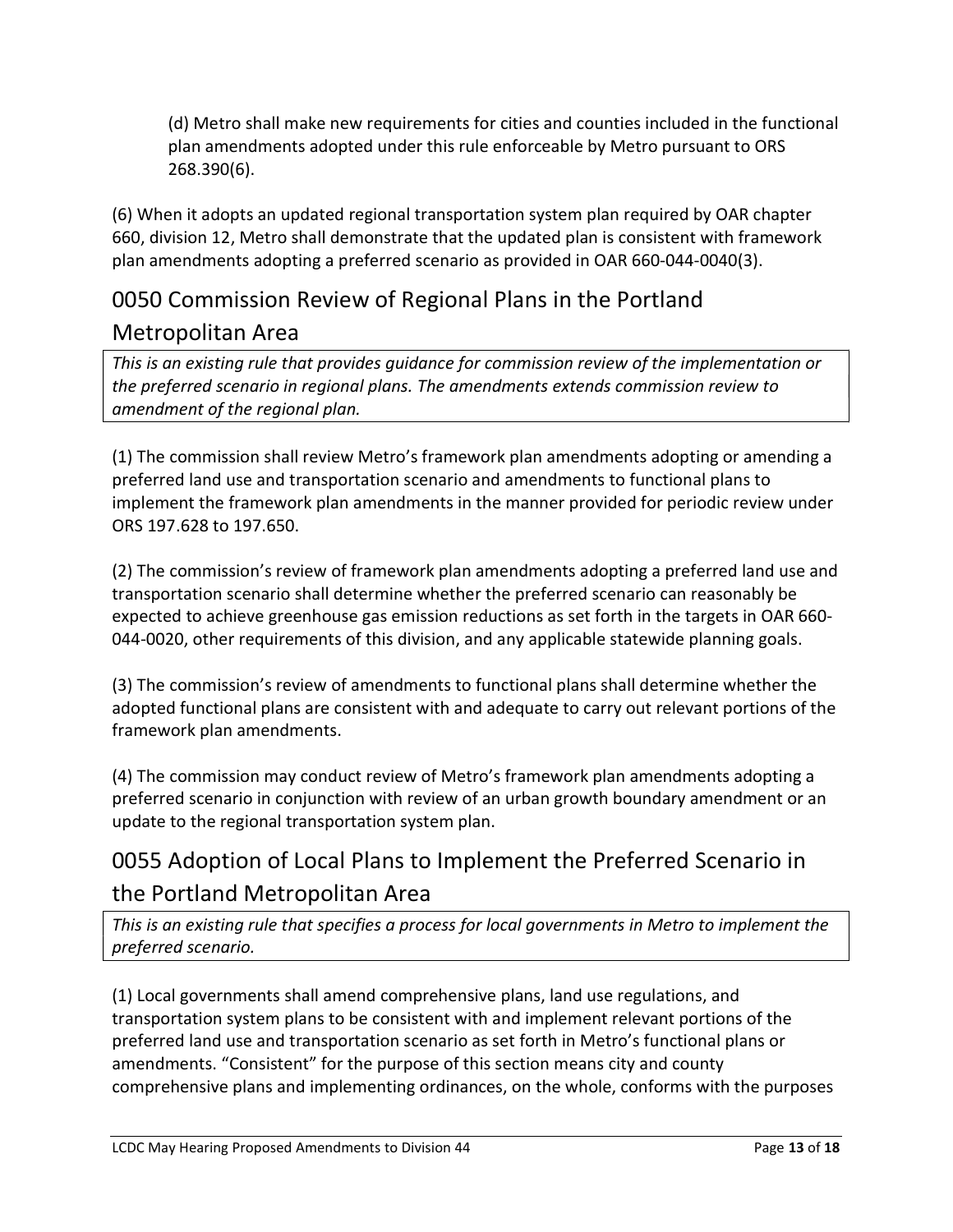of the performance standards in the functional plan and any failure to meet individual performance standard requirements is technical or minor in nature.

(2) Beginning one year from Metro's adoption or amendment of the preferred scenario, local governments in the Portland metropolitan area shall, in updating or adopting an amendment to a comprehensive plan or transportation system plan, demonstrate that the proposed update or amendment is consistent with the preferred land use and transportation scenario.

### 0060 Monitoring and Reporting in the Portland Metropolitan Area

This is an existing rule that specifies a process for monitoring and reporting implementation of the preferred scenario in the Metro region.

(1) Metro shall prepare a report monitoring progress in implementing the preferred scenario including status of performance measures and performance targets adopted as part of the preferred scenario as part of regular updates to the Regional Transportation Plan and preparation of Urban Growth Reports.

(2) Metro's report shall assess whether the region is making satisfactory progress in implementing the preferred scenario; identify reasons for lack of progress, and identify possible corrective actions to make satisfactory progress. Metro may update and revise the preferred scenario as necessary to ensure that performance targets are being met.

(3) The commission shall review the report and shall either find Metro is making satisfactory progress or provide recommendations for corrective actions to be considered or implemented by Metro prior to or as part of the next update of the preferred scenario.

### 0100 Scenario Planning Work Programs

This is a new rule that describes the process for scenario planning in cities and counties beyond the Portland Metro region. A work program is the first step in the process. The work program provides the basic framework for conducting the greenhouse gas reduction scenario planning.

As used in this division, a work program must include:

- (1) A proposed governance structure for regional cooperation: a proposed mechanism for regional cooperation. The governance structure may be an existing metropolitan planning organization, a new regional inter-governmental entity, an intergovernmental agreement for collaboration among local governments, or other mechanism. The governance structure must describe how the entity or entities will make decisions and complete tasks. The governance structure must, at a minimum, include cities and counties and describe how transit providers will be involved in the planning process.
- (2) A scope of work: A proposed list of tasks to develop scenarios, analyze scenarios, select a preferred scenario, assemble a land use and transportation scenario plan, and amend local plans and ordinances consistent with the land use and transportation scenario plan.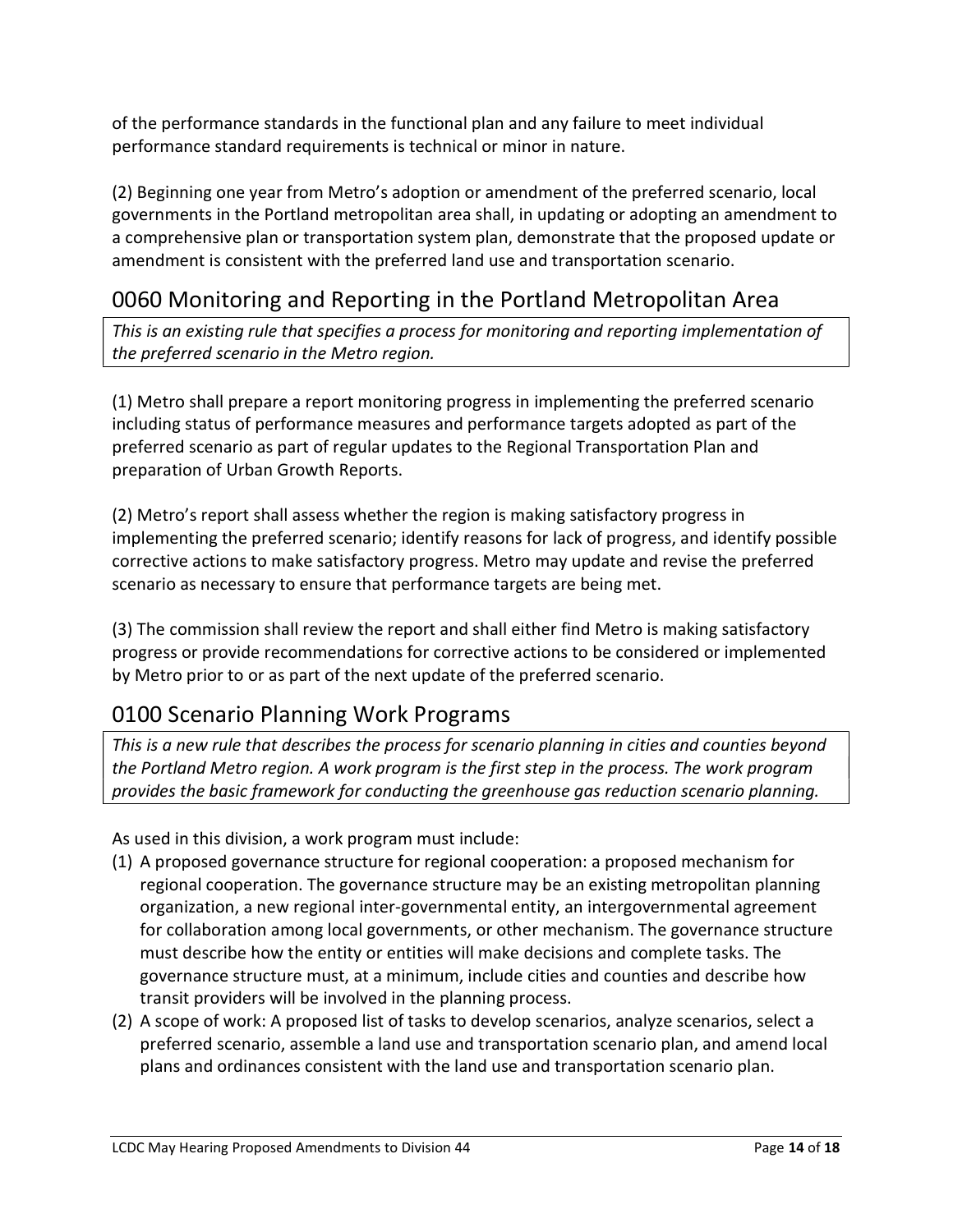- (3) A community engagement plan: A community engagement plan with a focus on outreach to and inclusion of underserved populations including community-based conversations.
- (4) A funding estimate: A general estimate of needs for each city and county to adopt local amendments to implement the selected scenario. The funding estimate must include a schedule of requested amounts in current and future budget periods.
- (5) A schedule: The work program must include a proposed schedule for submitting the land use and transportation scenario plan and for adopting local amendments to implement the approved preferred land use and transportation scenario.
- (6) Cities and counties may submit a proposed work program to the department with alternative deadlines to those found in OAR 660-044-0015.
- (7) The department shall consult with the Oregon Department of Transportation to review the proposed work program. The director may approve the work program or refer the work program to the commission with recommended revisions.
- (8) If the director refers a proposed work program to the commission under section (7), the commission shall hold a hearing to review the proposed work program and the recommended revisions. The commission may approve the work program or remand the work program with required revisions.

# 0110 Land Use and Transportation Scenario Plan Contents

This new rule lists the elements of a scenario plan. The core element is a preferred scenario that would meet the pollution reduction targets. The scenario plan includes additional elements to implement the preferred scenario, to track progress and to report on the planning process. The rule specifies how cities and counties will report and monitor plan implementation, actions taken, and on equitable outcomes.

A land use and transportation scenario plan must include:

- (1) A planning period of at least 20 years in the future.
- (2) An assessment of the housing and transportation needs of underserved populations;
- (3) Policies and strategies intended to achieve the applicable greenhouse gas emissions reduction target in OAR 660-044-0025.
- (4) Planning assumptions used to develop the scenario including:
	- (a) Regionally significant projects reasonably likely to be funded through the planning period;
	- (b) Regionally significant projects that would require additional funding;
	- (c) General estimates of the amount of additional funding required; and
	- (d) Potential sources of additional funding.
- (5) Projections of land uses for the planning period including:
	- (a) Residential densities and locations;
	- (b) Employment densities and locations;
	- (c) Climate Friendly Areas as designated under OAR 660-012-0315; and
	- (d) Total regional population consistent with forecasts under OAR 660-032-0020.
- (6) Analysis of local development regulations to identify any changes needed to enable development of the projected land uses, such as:
	- (a) Comparison of zoning maps with projected land use needed to meet the target;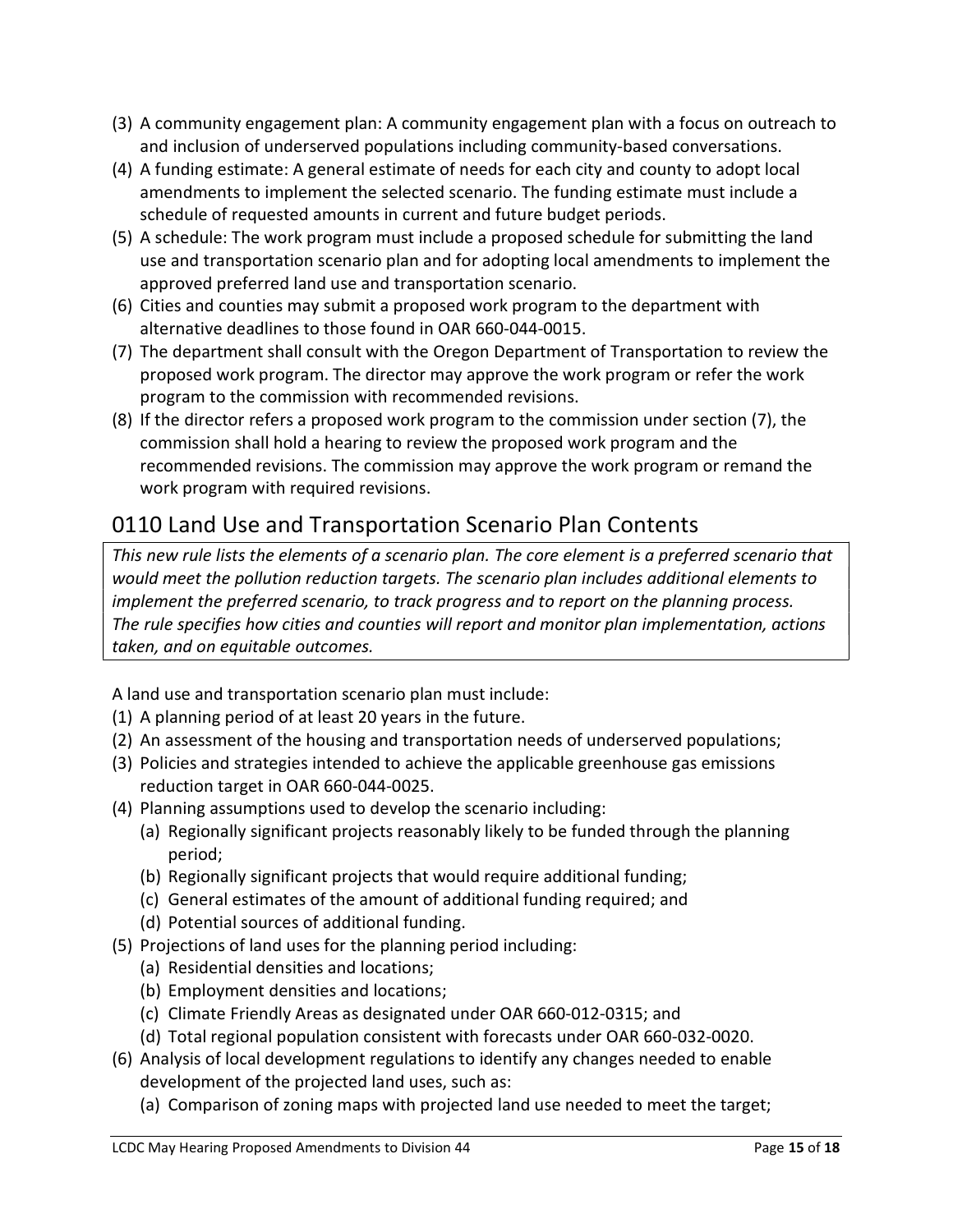- (b) Parking requirements; and
- (c) Electric vehicle charging requirements.
- (7) Projection of future greenhouse gas emissions for the planning period using methods described in OAR 660-044-0030 using a preferred land use and transportation scenario to meet the applicable greenhouse gas reduction target in OAR 660-044-0025.
- (8) Assumptions used to project future greenhouse gas emissions including:
	- (a) Assumptions about state and federal policies and programs;
	- (b) Assumptions about vehicle technology, fleet or fuels, if those are different than those provided in OAR 660-044-0030; and
	- (c) Assumptions about proposed regional programs or actions such as investments and incentives not already included in the list of transportation projects and projections of future land uses.
- (9) Performance measures and methodologies that cities and counties will use to report on implementation of the preferred land use and transportation scenario, including:
	- (a) Regional performance measures to determine whether outcomes are progressing to achieve the projected reductions in greenhouse gas emissions. The regional performance measures must include actual performance for the data elements used to project greenhouse gas emissions as described in OAR 660-044-0030.
	- (b) Local implementation performance measures to determine whether cities and counties are taking the actions necessary to implement the preferred land use and transportation scenario.
	- (c) Equity performance measures to determine whether implementation of the preferred land use and transportation scenario is improving equitable outcomes for underserved communities.
- (10) The performance measures in section (9) must include:
	- (a) A set of performance measures including methods, details, and assumptions to calculate the value;
	- (b) Baseline current data, or historical data, for each performance measure;
	- (c) A reporting schedule repeating every four or five years through the planning period;
	- (d) A target for each performance measure for each reporting point; and
	- (e) Best available demographic information for underserved populations.
- (11) Report on community-based conversations and other efforts to solicit input from underserved communities.
- (12) An assessment of benefits and burdens of the scenario on underserved community members compared to the population as a whole.

## 0120 Commission Review of a Land Use and Transportation Scenario Plan

This new rule describes the review process for scenario plans in cities and counties beyond the Portland metropolitan area. Before the formal review, state and local staff will collaborate on the plan and resolve most questions. If there are no remaining issues, the cities and counties will formally submit the plan and the DLCD Director will approve it. If there are unresolved questions, the process goes to the commission for a public hearing and decision.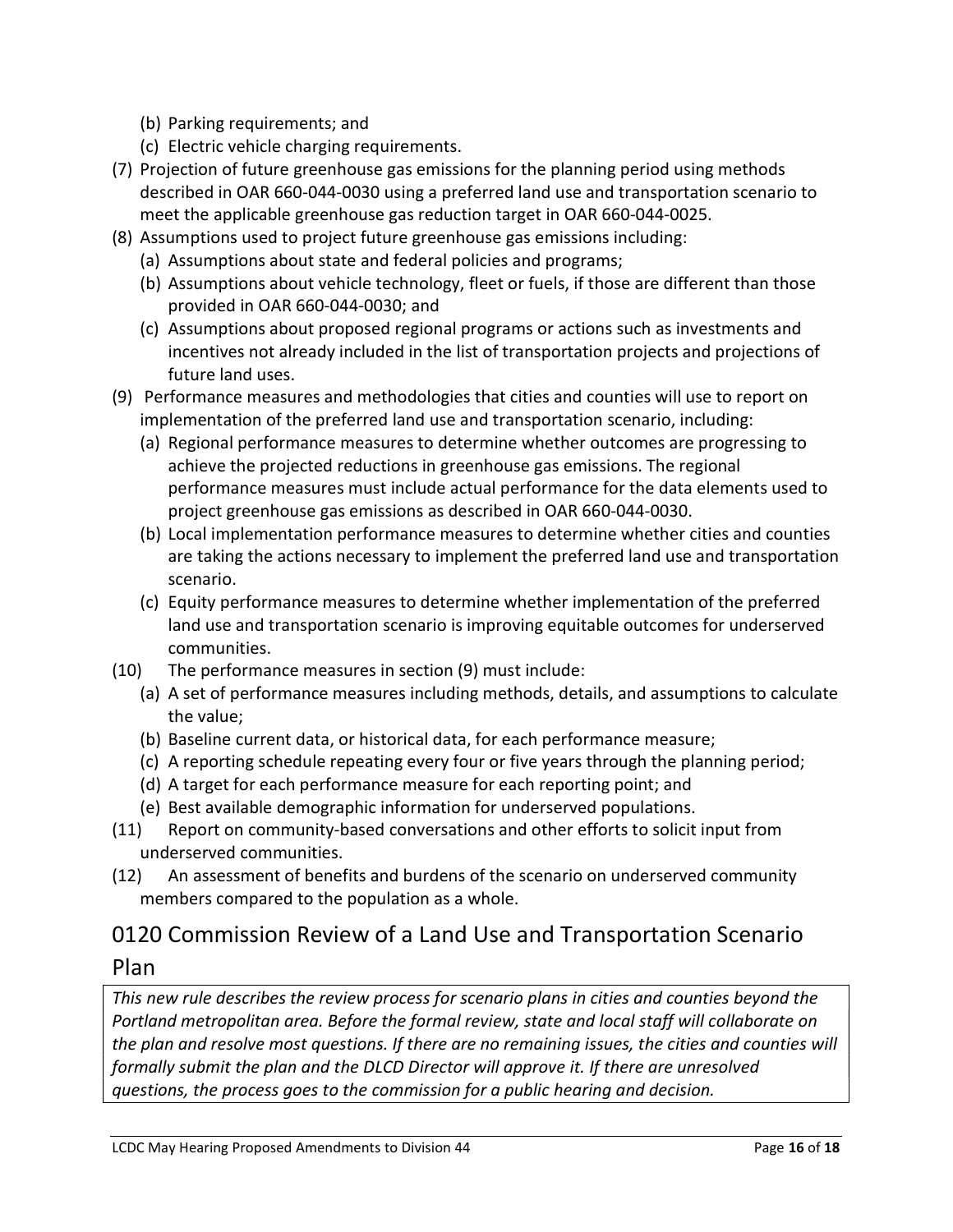- (1) Cities and counties shall submit a land use and transportation scenario plan to the director.
- (2) Upon receipt of a land use and transportation scenario plan, the director shall determine whether the submittal is complete based on the applicable criteria in this division.
	- (a) If there is any missing information, the director must inform the cities and counties with sufficient specificity to allow the cities and counties to provide missing information.
		- (A) The cities and counties must supply additional information within 30 days of the director's notification. If the cities and counties do not supply additional information, the director shall review the original submission as provided in subsection (b).
		- (B) If the director does not send a notice of missing information within 30 days of submittal, the submittal shall be deemed complete.
	- (b) Upon completeness, the department shall:
		- (A) Post the complete land use and transportation scenario plan on the department's website; and
		- (B) Provide notice to persons described under ORS 197.615(3).
		- (C) The notice provided shall describe;

(i) How and where the land use and transportation scenario plan may be freely obtained; and

(ii) That objections to the land use and transportation scenario plan may be submitted to the department within 14 days of the notice.

(c) Review the submittal for compliance with this division and either:

(A) Issue an order approving the submittal, with responses to any objections submitted; or

(B) Refer the submittal to the commission for review and action under section (5).

(d) If the director does not issue an order approving the submittal or make a referral to the commission within 60 days of completeness, the submittal is deemed approved, and an order sent under section (3).

- (3) The director shall send an approval order to the cities and counties, post on a public website using the Internet or a similar electronic method, and provide a copy of the order to the commission at its next regular meeting. The approval order must include information on the process to appeal the director's order as described in this rule.
- (4) A person who has filed an objection may appeal a director's approval order to the commission. An appeal must be submitted within 30 days of the date of the commission meeting(s) at which the commission received the order. An appeal must clearly identify an alleged deficiency in the submittal based on the requirements of this division.
- (5) The commission shall hold a hearing on a submittal referred by the director under section (2) or appealed under section (4).
	- (a) The commission will consider the contents of the land use and transportation scenario plan, the director's staff report, testimony from cities or counties that submitted the plan, and testimony from any persons who filed objections to the plan.
	- (b) The commission may: